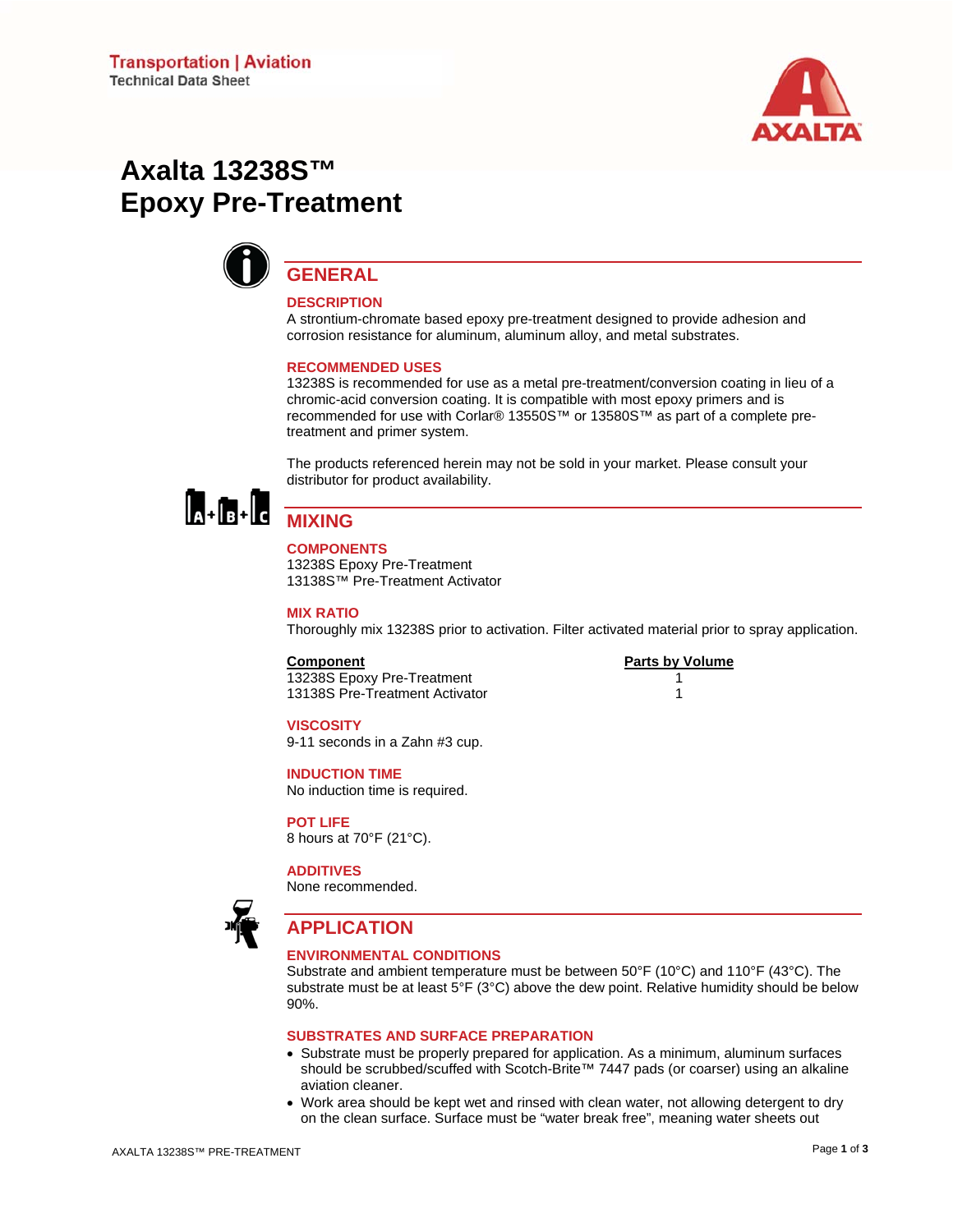

completely over the metal surface. Any beading up or breaks indicate surface contamination where cleaning must be repeated.

• Surface must be dry prior to application of 13238S.

#### **GUN SETUP**

13238S can be applied with conventional, HVLP, and electrostatic spray equipment using pressure or gravity fluid delivery.

#### **Conventional Fluid Tip**

Pressure Pot 1.2 mm-1.5 mm (.047"-.059")<br>Gravity Feed 1.3 mm-1.6 mm (.051"-.063")

**HVLP** 

1.3 mm-1.6 mm (.051"-.063")

1.0 mm-1.4 mm (.039"-.055") Gravity Feed 1.2 mm-1.5 mm (.047"-.059")

**FLUID DELIVERY** 

#### **AIR PRESSURE**

Conventional 6-10 oz./min<br>
HVLP 8-10 oz./min  $8-10$  oz./min

Conventional 50-60 psi atomizing air HVLP 25-30 psi atomizing air

#### **APPLICATION**

Apply using a single medium-wet coat to achieve 0.6-0.8 mils dry film thickness (approximately 1.8-2.4 mils wet).

#### **CLEANUP SOLVENTS**

Axalta 107™ Low VOC Gun & Equipment Cleaner Axalta 105™ Gun & Equipment Cleaner



# **DRY TIMES**

**AIR DRY AT 70°F (21°C)**  Dry to Touch 10 minutes Dry to Prime 30 minutes

**FORCE DRY AT 130°F (54°C)** 

Flash Before Force Dry 10 minutes<br>
Dry to Prime 15 minutes Dry to Prime

#### **RECOAT**

Recoat window is 48 hours for 13238S which has been air dried.



# **PHYSICAL PROPERTIES**

**VOC** Less Exempts (LE) As Packaged (AP) 13238S 3.8 lbs./gal 3.8 lbs./gal Ready-to-Spray 13238S 5.0 lbs./gal 5.0 lbs./gal

#### **FACTORY-PACKAGED PRIMER**

Color Color Vellow-Green<br>Closed Cup Flash Point 20°F - 73°F Closed Cup Flash Point

#### **READY-TO-SPRAY**

Weight Solids 46% Volume Solids 27%

Shelf Life 2 years (Unopened at 50°-110°F)

Theoretical Coverage 430 ft²/gal at 1 mil dry film thickness